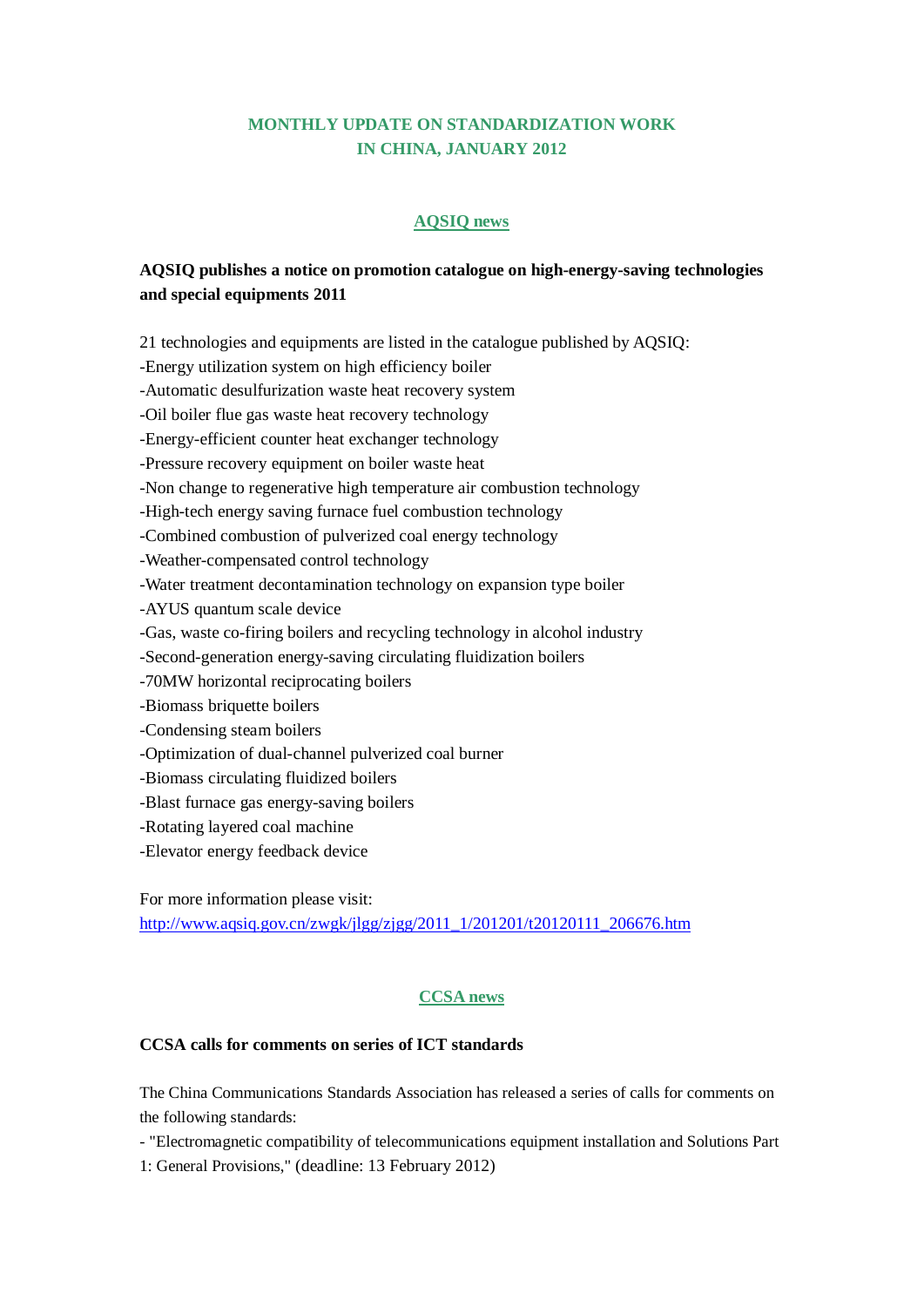- "General framework of things and technical requirements" (deadline: 12 February 2012)

- "Near-field communications (NFC) Safety technical requirements" (deadline: 12 February 2012)

- "site-based multi-homing for IPv6 shim6 technical requirements" (deadline: 06 February 2012)

- "pseudo-technical requirements for multi-segment pseudo-wire line" (deadline: 06 February 2012)

- "public IP network reliability IP Fast Reroute technology requirements" (deadline: 06 February 2012)

- "IPv6 technical requirements multi-interface switching traffic management" (deadline: 06 February 2012)

- "Chinese Internet e-mail address format of the message header technical requirements" (deadline: 06 February 2012)

- "domain name registration agreement supply the technical requirements" (deadline: 06 February 2012)

- "supply of domain name registration agreement contact the technical requirements" (deadline: 06 February 2012)

- "hosting domain name registration agreements technical requirements" (deadline: 06 February 2012)

- "satellite communication earth station equipment, technical requirements for low-noise amplifier" (deadline: 31 January 2012)

- "satellite communication earth station equipment, technical requirements for low-noise frequency amplifier" (deadline: 31 January 2012)

- "mobile communication terminal adapter and charging / data interface technical requirements and test methods" (deadline: 31 January 2012)

For more information please visit: [http://www.ccsa.org.cn/tc/all\\_baopi\\_list.php](http://www.ccsa.org.cn/tc/all_baopi_list.php)

### **SAC news**

# **SAC calls for comments on establishment of national standardization technical committee on innovation**

The deadline for comments is  $2<sup>nd</sup>$  March. For more information please visit: [http://new.sac.gov.cn/zhywglb/zxtz\\_823/201201/t20120130\\_102542.htm](http://new.sac.gov.cn/zhywglb/zxtz_823/201201/t20120130_102542.htm)

# **SAC calls for comments on revision of national standardization technical committee on industrial heating equipment**

The deadline for comments is  $29<sup>th</sup>$  February. For more information please visit: [http://new.sac.gov.cn/zhywglb/zxtz\\_823/201201/t20120129\\_102506.htm](http://new.sac.gov.cn/zhywglb/zxtz_823/201201/t20120129_102506.htm)

**SAC calls for comments on the scope of national standardization technical committee on**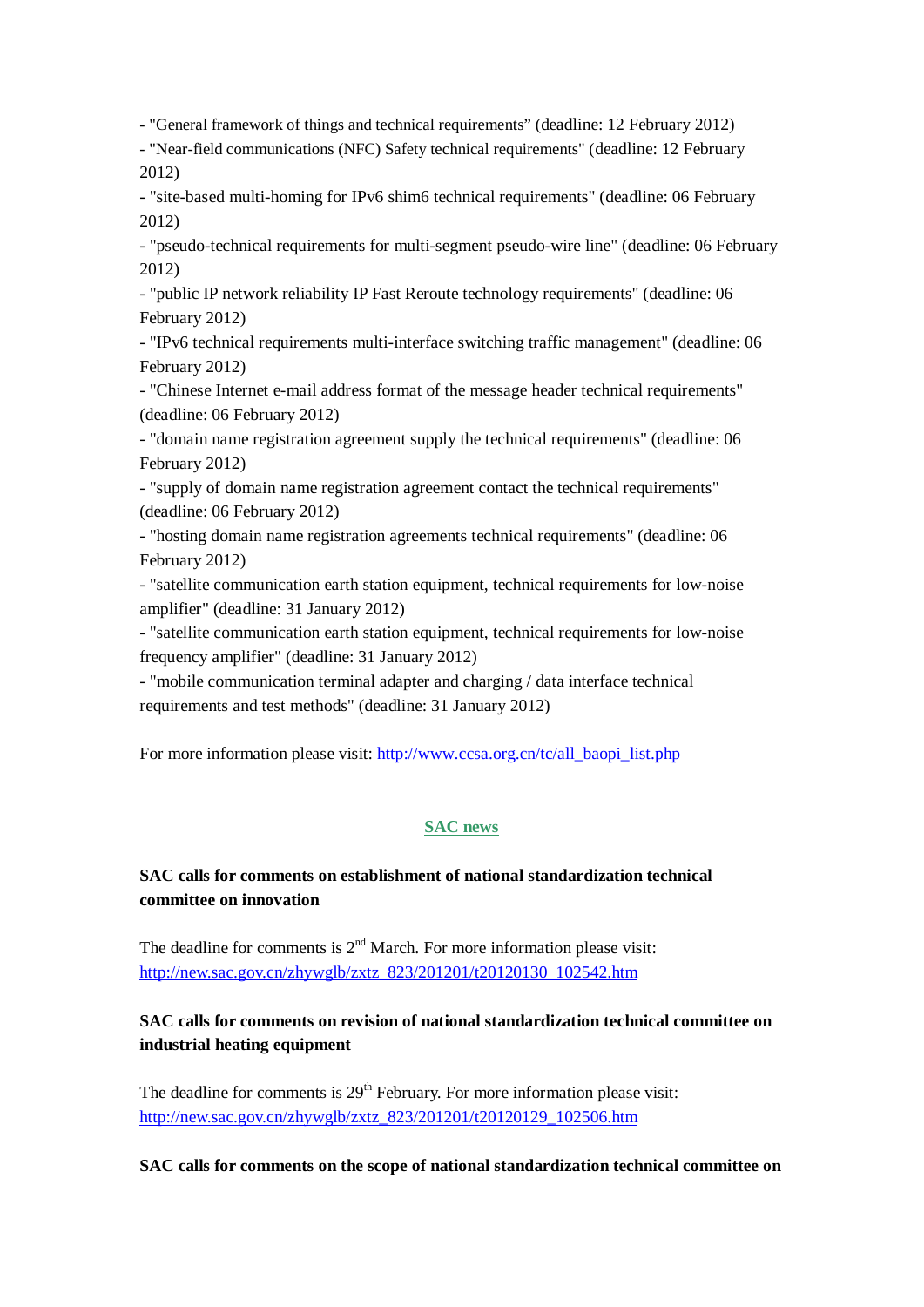#### **electrical apparatus for explosives**

The deadline for comments is  $29<sup>th</sup>$  February. For more information please visit: [http://new.sac.gov.cn/zhywglb/zxtz\\_823/201201/t20120129\\_102503.htm](http://new.sac.gov.cn/zhywglb/zxtz_823/201201/t20120129_102503.htm)

### **SAC calls for comments on the scope of national standardization technical committee on fuel cell**

The deadline for comments is  $29<sup>th</sup>$  February. For more information please visit: [http://new.sac.gov.cn/zhywglb/zxtz\\_823/201201/t20120129\\_102502.htm](http://new.sac.gov.cn/zhywglb/zxtz_823/201201/t20120129_102502.htm)

# **SAC calls for comments on establishment on National standardization technical committee on semiconductor light-emitting technology and application.**

The deadline for comments is  $17<sup>th</sup>$  February. For more information please visit: [http://new.sac.gov.cn/zhywglb/zxtz\\_823/201201/t20120112\\_102450.htm](http://new.sac.gov.cn/zhywglb/zxtz_823/201201/t20120112_102450.htm)

#### **MEP news**

#### **MEP publishes notice of new national motor vehicle emission standards**

The Ministry of Environment Protection and the State Council have published the notice of the following new environmental protection standards for type approval of motor vehicle products:

- "Heavy-duty vehicle gasoline engine and vehicle exhaust emission limits and measurement methods (China III, IV stage)" (GB14762-2008)

- "Motorcycle emission limits and measurement methods ( condition method, China's first stage III)" (GB14622-2007)

- "light-duty vehicle emission limits and measurement methods (China Ⅲ, Ⅳ stage)" (GB18352.3- 2005)

- "Compression Ignition and Gas Fuelled Positive Ignition Engines and car exhaust emission limits and measurement methods (China Ⅲ, Ⅳ, Ⅴ phase)"(GB17691-2005)

For more information please visit:

[http://www.mep.gov.cn/gkml/hbb/bgg/201201/t20120112\\_222473.htm](http://www.mep.gov.cn/gkml/hbb/bgg/201201/t20120112_222473.htm)

# **MEP announces implementation of the China's fourth stage compression ignition engine and vehicle emission standards**

The Ministry of Environment Protection has announced the foreseen steps for the full implementation of "auto-compression-ignition , gas ignition engines and car exhaust emission limits and measurement methods fourth stage emission limits" standard GB17691-2005. From the first of July 2013 onwards, all production, import, sale and registration of compression ignition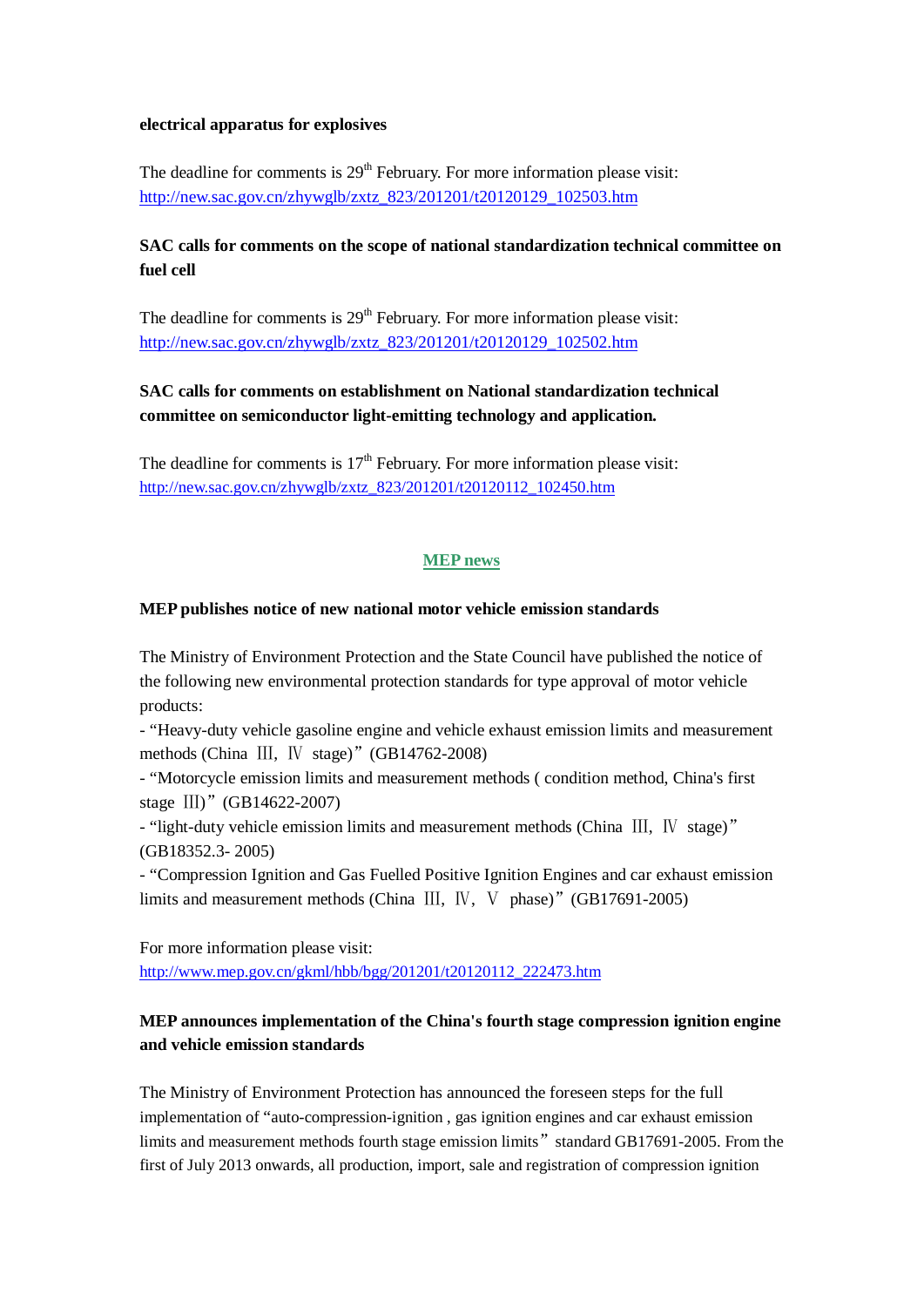engines of vehicles will have to meet the standard.

For more information please visit: [http://www.mep.gov.cn/gkml/hbb/bgg/201201/t20120110\\_222376.htm](http://www.mep.gov.cn/gkml/hbb/bgg/201201/t20120110_222376.htm)

### **MIIT news**

#### **MIIT calls for comments on three national standards**

MIIT has published a call for comments on the following three national standards: -Specification of electronic records management equipment -Electronic files storage and exchange formats-fixed layout documents -Electronic files storage and exchange formats-clerical flow documents

For more information please visit: <http://www.miit.gov.cn/n11293472/n11293832/n11293907/n11368223/14448365.html>

#### **MIIT calls for comments on working plan of sixty eight industry standards**

MIIT has published a call for comments on a working plan relating to sixty eight foreseen industry standards. Those standards are related to petrochemical industry, metallurgical industry, mechanical and food. The deadline for comments is  $13<sup>th</sup>$  February.

For more information please visit: <http://www.miit.gov.cn/n11293472/n11293832/n11293907/n11368223/14448148.html>

#### **MIIT publishes reports of demonstrations of TD-LTE-Advanced standards**

MIIT has published reports of several demonstrations of TD-LTE-Advanced standards that took place in Guangzhou, Shanghai, Hangzhou, Nanjing, Shenzhen and Xiamen in 2011. At the end of 2011, Beijing started to set up demonstration network of TD-LTE.

For more information please visit: <http://www.miit.gov.cn/n11293472/n11293832/n11293907/n11368223/14442585.html>

#### **MIIT publishes notices on 4 national standards on civil explosive area:**

The notices published aim at providing guidance on the following four national standards: -classification and rules of nomenclature for industrial explosive -test method of resisting stray current for industrial electric detonator -measurement of radiofrequency sensitivity for industrial electric detonator -measurement of radiofrequency impedance for industrial electric detonator